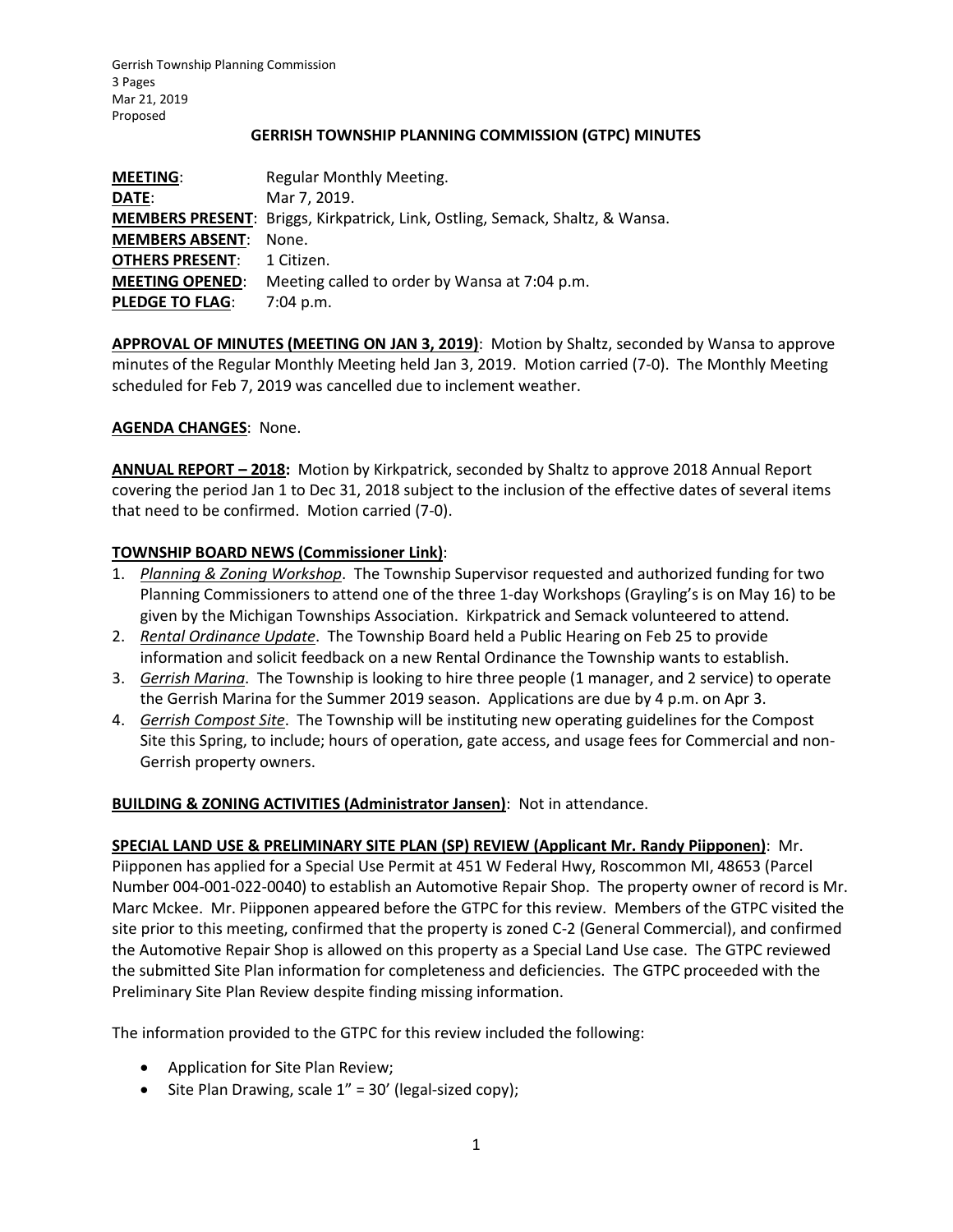Gerrish Township Planning Commission 3 Pages Mar 21, 2019 Proposed

- Aerial photo of property (8" x 11");
- Construction drawings; and
- Copy of an old application for a Sewage Disposal Permit (8/5/83) depicting the property's Septic & Well specifications.

The GTPC determined that the following info needs to be submitted because it was missing or deficient:

- Vicinity Sketch or Property Line Survey *(missing)*;
- Building Drawings *(deficient)*. East side overhang of existing building needs to be included;
- Public Utilities information *(missing).* For example, locations and entry points of all utilities (cable, electric, gas, phone, etc.) need to be included in the SP drawings**;**
- Setbacks on SP *(deficient)*. Setbacks were reviewed. The front setback is 45 feet, the west side setback on Steele Road is 20 feet, the rear setback is 20 feet, and the east setback is 9 feet. The SP submitted did not reflect the correct west setback distance and must be updated on the SP. Mr. Piipponen was advised that the setbacks also were buffer zones established by Section 11.4 and could not be used for parking or other construction. Members found that changes to the existing front buffer zone landscaping were required;
- Landscaping/Screening Plan *(missing)*. Needs to be included on SP;
- Grading, Storm Drainage & Storm Water Management Plan *(missing)*. Needs to be included on SP;
- Topography information *(deficient)*. Existing natural features on and within 300 feet of the property including topography information, soils by type and drainage features, and location of all trees 10 inches or greater in diameter need to be included on SP;
- Well & Septic Systems written assessment by Health Department *(missing)*;
- Oil Water Separator System information *(deficient)*. Additional information on its design and installation is needed on the SP;
- Waste Water Tank size *(missing)*. This needs to be included on the SP;
- Signage Plan *(deficient)*. The signage needs to be included on the SP with exact locations and dimensions. Mr. Piipponen indicated the only signage would be located on the new Garage structure and it would be lit by the lighting installed in the overhang;
- Lighting Plan *(deficient)*. The use of existing exterior light poles was discussed. These light poles are not in compliance with existing downward lighting requirements. Mr. Piipponen was advised that the two existing lights could be used provided there was no distraction to traffic. None is expected as they are low wattage and have been in use for years;
- Parking Plan *(deficient)*. The total minimum parking spaces required are eleven (1 American Disabilities Act (ADA) Van Accessible, 8 - customer, & 2 - employee). Mr. Piipponen was advised that all parking spaces must be paved. Much of the existing paved parking area is located in the front buffer area which is no longer allowed by ordinance. Any new parking area may not be created in a buffer zone. Mr. Piipponen indicated he would update the SP to conform to these parking requirements;
- Hazardous Materials Use written statement by Mr. Piipponen *(missing)*. Special Land Use requires compliance with Section 7.27 and a written statement regarding the use of hazardous materials required by Section 7.27.B.5; and
- Written statement regarding other federal, state and local permits required if necessary *(missing)*.